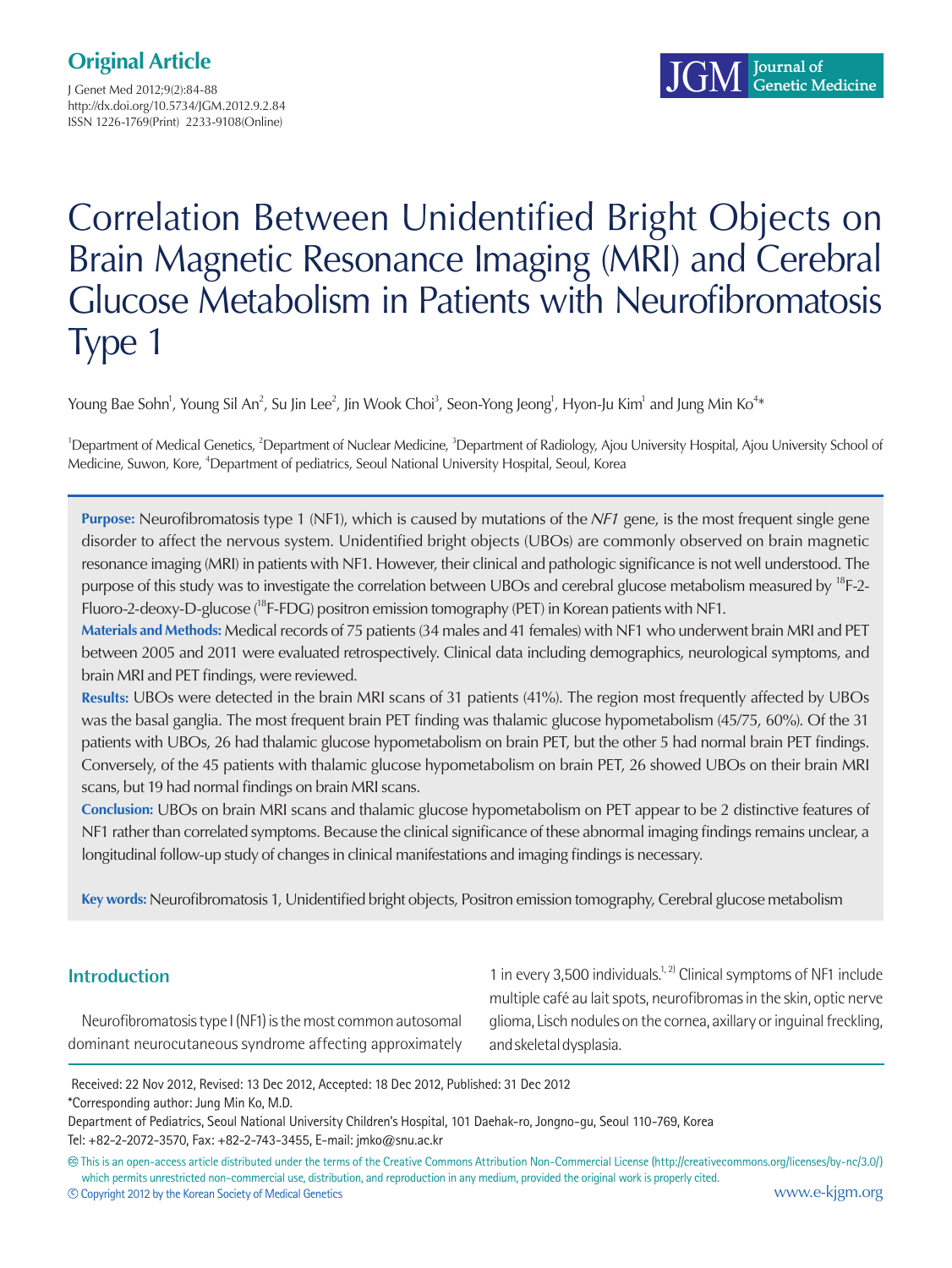Focal areas of high signal intensity on T2-weighted images, which are defined as unidentified bright objects (UBOs), are commonly (43-93%) observed on brain magnetic resonance imaging (MRI) scans of patients with NF1. $^{3,4)}$  The most commonly involved anatomic sites are the basal ganglia, cerebellum, midbrain, and the subcortical white matter. $4$ <sup>)</sup> However, UBOs are not always correlated with neurological symptoms, and are even present in patients without neurological symptoms. Pathologically, UBOs may represent increased fluid within myelin associated with hyperplastic or dysplastic glial proliferation.<sup>5)</sup> Although there have been several reports showing an association between UBOs and various clinical manifestations of NF1, including Lisch nodules, subcutaneous neurofibromas, optic glioma, other central nervous system neoplasms, cognitive deficits, and learning disabilities,  $6-8$ the clinical implications and functional characteristics of UBOs are not well understood.

Positron emission tomography (PET) with <sup>18</sup>F-2-Fluoro-2deoxy-D-glucose (18F-FDG) enables assessment of local cerebral glucose metabolism. The cerebral glucose metabolic rate is closely related to brain activity. $9$  In some patients with neurological abnormalities, the presence of areas of abnormal metabolism identified by PET has been attributed to cytoarchitectural disorders and biochemical abnormalities undetectable by conventional imaging techniques.<sup>10)</sup> Therefore, <sup>18</sup>F-FDG PET appears to be an appropriate tool for investigating putative functional correlations in the brains of patients with NF1.

The authors thus performed a retrospective review of patients with NF1, who underwent both brain MRI and  $^{18}$ F-FDG PET, to investigate the functional characteristics of UBOs and to determine whether there is any correlation between UBOs and cerebral glucose metabolism.

### **Materials and Methods**

Medical records of 75 patients (34 males and 41 females) diagnosed with NF1 based on standard clinical criteria<sup>8</sup> and who underwent brain MRI and PET between Jan 2005 and Dec 2011 were evaluated retrospectively. Patients who had intracranial tumors or who underwent cranial surgery were excluded. Clinical data including demographics, neurological symptoms, and brain MRI and PET findings, were reviewed. This study was approved by the institutional review board of Ajou University Hospital, Suwon, Korea (AJIRB-MED-MDB-12-344).

#### **1. MR imaging**

All MRI examinations were performed using a 1.5T MR imaging scanner (Genesis Signa, Signa Excite; GE Medical Systems, Milwaukee, WI) with a quadrature head coil. Unenhanced T1 weighted (TE 9, TR 400), T2-weighted (TE 107, TR 3300), fluidattenuated inversion recovery (FLAIR; TE 142, TR 8800, TI 2200), and contrast-enhanced T1-weighted (TE 9, TR 400) images were obtained using axial spin echo sequences. Other imaging parameters were as follows: matrix, 320×256; field of view, 20 cm; slice thickness, 5 mm; number of acquisitions, 1.

## **2. 18F-FDG PET studies**

PET/computed tomography (CT) data were acquired with a Discovery ST scanner (General Electric Medical Systems, USA). After fasting for at least 4 h, patients were administered 300 MBq of <sup>18</sup>F-FDG intravenously. The serum glucose levels of all subjects were checked prior to  $^{18}$ F-FDG injection. All were instructed to rest comfortably for 30 min with their eyes closed before image acquisition was initiated. We first performed a CT scan (tube-rotation time 1 s per revolution, 120 kV, 70 mA, 5.0 mm per rotation, acquisition time 11.8 s, scan length 150.42 mm). Thereafter, emission PET data were acquired at 8 min per frame in the three-dimensional mode. PET images were obtained by iterative reconstruction (i.e., ordered subsets of expectation maximization, with 1 iteration and 32 subsets), and the CT images were used to correct the attenuation.

#### **3. Statistical analysis**

All results are expressed as mean  $\pm$  standard deviation. A P value<0.05 was considered significant. All statistical analyses were performed using SPSS version 15.0 (SPSS Inc., Chicago, IL, USA).

### **Results**

The medical records of 75 patients with NF1 (34 males and 41 females) were reviewed. The mean age of the patients was  $23.1<sub>±</sub>$ 14.2 years; 32 patients were aged <18 years and 43 patients were aged ≥18 years.

UBOs were apparent in the brain MRI scans of 31 patients (31/75, 41%) (Fig. 1). Of these 31 patients, 20 were younger than 18 years. UBOs were most frequently observed in the basal ganglia (18/31,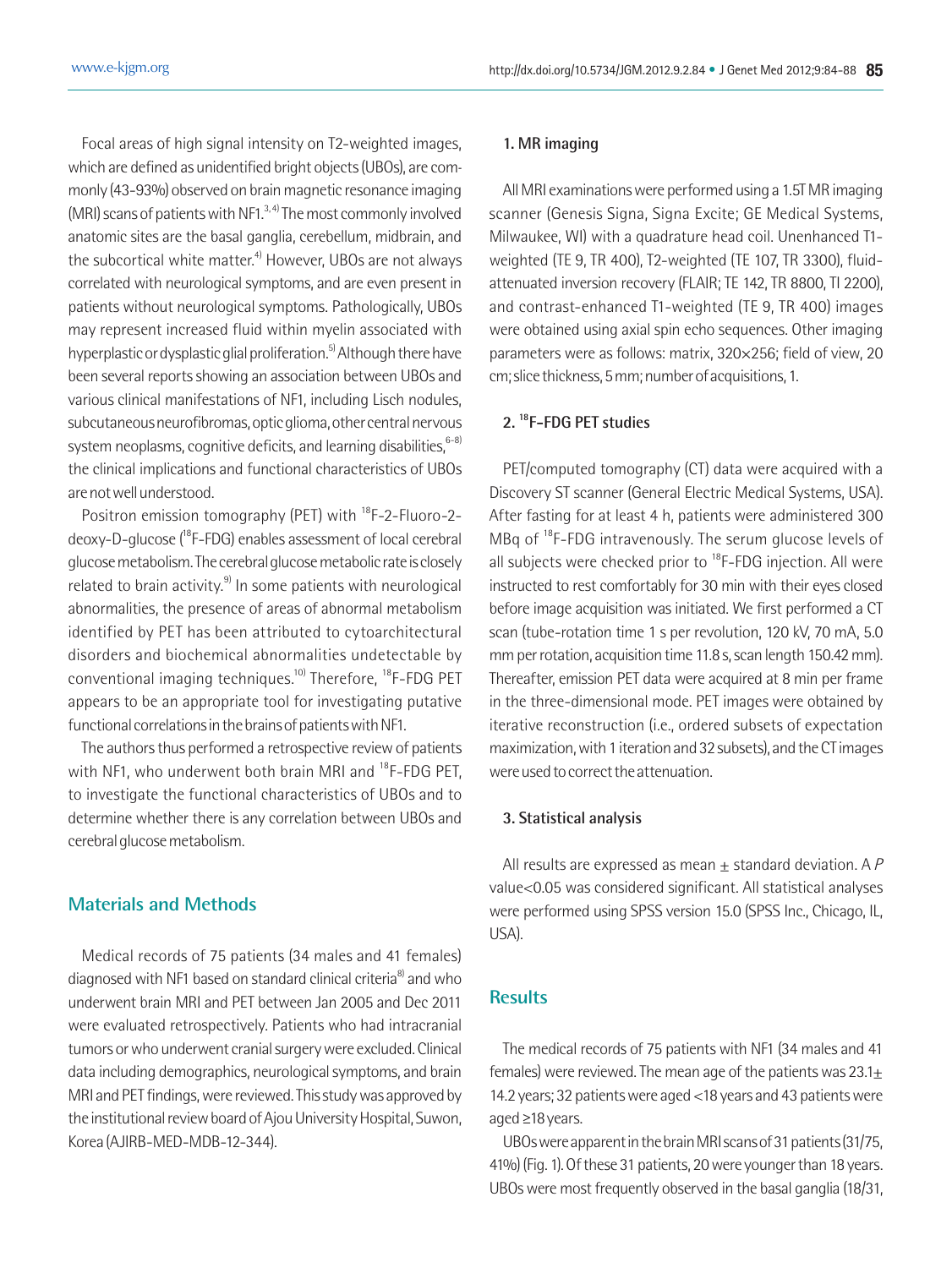

**Fig. 1.** Representative brain magnetic resonance imaging (MRI) showing unidentified bright objects (UBOs) (arrows) in the basal ganglia (A) and thalamus (B).



**Fig. 2.** Representative brain PET imaging showing reduced <sup>18</sup>F-FDG uptake in the bilateral thalamus presented in green color (arrows) that implicates bilateral thalamic glucose hypometabolism.

58%), followed by in the cerebellum (16/31, 51%), hippocampus (12/31, 39%), thalamus (7/31, 23%), pons (3/31, 10%), midbrain (2/31, 6%), and medulla oblongata (2/31, 6%).

Because patients who had an intracranial tumor or who had undergone cranial surgery were excluded from this study, the only abnormal finding on brain PET was thalamic glucose hypometabolism presented in green color in brain PET imaging, which was detected in 45 patients (60%). Reduced thalamic <sup>18</sup>F-FDG uptake was observed bilaterally (Fig. 2). The other 30 patients had normal brain PET finding implicating normal cerebral glucose metabolism.

**Table 1.** Number of Patients with or without UBO and Brain PET Abnormality

|                                                    | Patients with<br>UBO <sub>s</sub><br>$(n=31)$ | Patients without<br>UB <sub>Os</sub><br>$(n=44)$ |
|----------------------------------------------------|-----------------------------------------------|--------------------------------------------------|
| Thalamic glucose hypometabolism<br>on PET $(n=45)$ | 26                                            | 19                                               |
| Normal brain PET $(n=30)$                          | h                                             | 25                                               |

Of the 31 patients with UBOs, 26 (83.9%) had thalamic glucose hypometabolism on brain PET, but the remaining 5 (16.1%) patients had normal brain PET findings. Conversely, of the 45 patients with thalamic glucose hypometabolism detected by brain PET, 26 (57.8%) had UBOs on their brain MRI scans. However, the other 19 (42.2%) patients with thalamic glucose hypometabolism had normal brain MRI findings (Table 1).

We also analyzed 7 patients (2 males and 5 females) who had thalamic UBOs. Their median age was 7.2 (range, 4-26) years. None of them had focal neurologic symptoms. Thalamic glucose hypometabolism was identified by PET in 5 of these patients; the other 2 patients had normal brain PET images. Four of the patients completed a neuropsychiatric test. Their median Full-Scale IQ (FSIQ) was 86.5 (76-98) as measured by the Korean Wechsler Intelligence Scale for Children 3rd edition (K-WISC-III) or the Korean Wechsler Adult Intelligence Scale (K-WAIS), whichever was most appropriate for their age. Their median social quotient (SQ) as measured by social maturity scale (SMS) was 94.5 (81-118).

#### **Discussion**

UBOs are frequently found in the T2-weighted MR images of patients with NF1. However, the biochemical and functional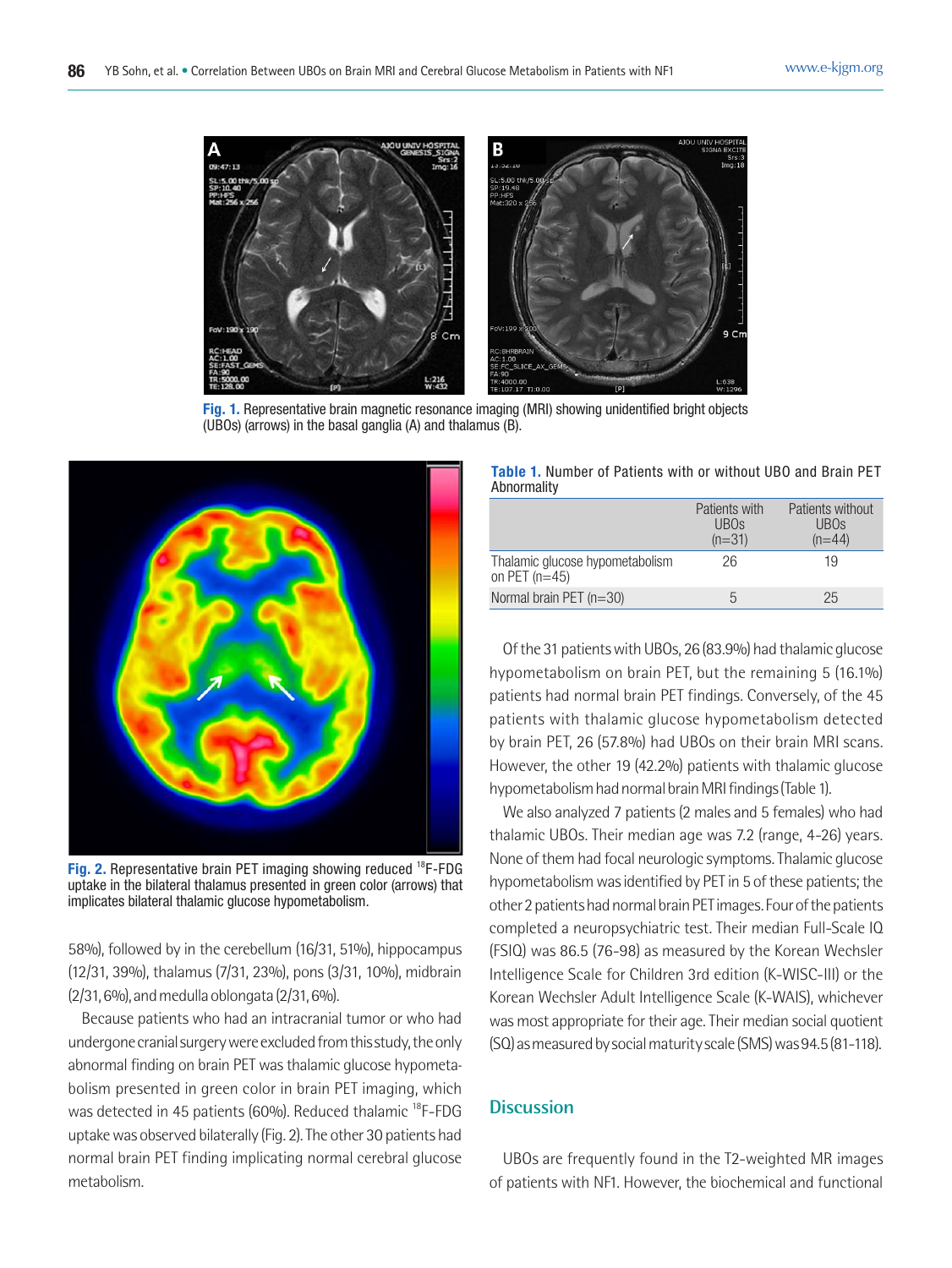characteristics of these UBOs remain unclear. Over the past 10 years, several groups have reported that mutation of the NF1 gene leads to multiple disorders of glial cell types, including astrocytes, oligodendrocytes, and microglia.<sup>11-14)</sup> Although this could contribute to cerebral tissue damage, the biochemical and functional characteristics of such damage are not well understood.

In this study, 41% of all patients had UBOs, which is consistent with the findings of previous studies that have not considered patient age.3, 4) Of the 31 patients with UBOs that were included in this study, 20 (65%) were younger than 18 years. Twenty (60%) of the 33 patients aged under 18 years had UBOs, whereas 11 (26%) of the 42 patients aged 18 years and above had a UBO. The natural tendency of UBOs to disappear in adulthood is well known,<sup>14)</sup> and seems to be consistent with our findings. However, despite our hypothesis that cerebral glucose metabolism could be helpful for providing information on the functional characteristics of UBOs, the presence of UBOs and cerebral glucose metabolism were not directly related. Moreover, these were also observed in patients with thalamic UBOs.

Moore et al. demonstrated a significant association between thalamic UBOs and deficits in IQ, memory, motor function, distractibility, and attention domains, but no such associations were detected for UBOs in the basal ganglia, brain stem, or cerebellum.15) The authors suggested that the simple presence or absence of UBOs, or their total number, is not as important as their location: UBOs in the cerebral cortex, basal ganglia, brain stem, or cerebellum seem to have no impact on neuropsychological function whereas UBOs in the thalamus do. Goh et al. also reported that UBOs in the thalamus were associated with lower intellectual function, and the size of the thalamic lesions was correlated with cognitive function.<sup>16)</sup> In this study, 7 patients had thalamic UBOs. Of these, 5 (71.4%) had thalamic glucose hypometabolism, and the other 2 (28.6%) patients had normal PET images. Therefore, we could not find any direct associations between the presence of UBOs in the thalamus and glucose hypometabolism, but the number of subjects is too small to draw any definite conclusions.

The thalamus appears to be affected in patients with NF1, as shown by the reduction in scaled  $^{18}$ F-FDG retention in their cerebral PET images. A hypometabolic pattern has been reported in several studies of brain PET images of patients with NF1. $9,10$ Therefore, it is possible that there is a relationship between cerebral hypometabolism and cognitive impairment in patients with NF1.<sup>10)</sup> North et al. suggested that the pathogenesis of the neurological deficit in patients with NF1 was as follows:

mutations of the NF1 gene result in lesions in the CNS with aberrant control of cell growth and differentiation.<sup>6, 17)</sup> These lesions disrupt important neuronal circuits involved in higher cognitive processing and manifest as specific cognitive deficits rather than as focal neurological signs. Since the thalamus plays a significant role in motor coordination and in the integration of complex cognitive functions, thalamic dysfunction caused by the mechanism, as suggested by North et al., might indeed give rise to the observed NF1-related neurological deficits.<sup>9)</sup> In this study, in terms of cognitive function, 4 of the 7 patients with thalamic UBOs, who completed a neuropsychiatric test had a median FSIQ of 86.5 (76-98), which is classified as "low average," and a median SQ of 94.5 (81-118), which is classified as "average." These results are thus ambiguous and it is not possible to draw any conclusions.

There are several limitations to this study. First, our data are cross-sectional, and a longitudinal follow-up study is needed because NF1 is a progressive disease. Although we excluded patients with brain tumors, Griffith et al. performed a longitudinal MRI study and reported that brain tumors in several children with NF1 developed at the sites of previously detected UBOs.<sup>3)</sup> In addition, they reported that the children who developed brain tumors tended to have more UBOs than other children their age with NF1.<sup>3)</sup> Therefore, a longitudinal study with follow-up brain imaging is warranted to investigate tumor development in patients with UBOs. Second, cognitive function was not analyzed and so cannot be correlated with the imaging abnormalities (no thorough neuropsychiatric evaluations were performed). Because this study was based on a retrospective chart review, the neuropsychiatric evaluations that were performed were inconsistent, and so it was practically impossible to obtain reliable data. In addition, no reliable statements about the relevance of the UBOs and thalamic glucose hypometabolism can be made since the brain MR findings and cerebral PET images appeared not to be related.

Balestri et al. previously suggested that UBOs and hypometabolism in brain PET images were independent and distinctive features of NF1 because metabolic activity was normal in areas that appeared to be abnormal on MRI $^{10)}$  Our study findings are consistent with their report, and we reproduced their findings in a relatively large number of subjects (75 patients). To further clarify the role of UBOs and thalamic glucose hypometabolism in NF1, a prospective longitudinal study with a larger number of subjects and with systemic assessment of neuropsychological function is required.